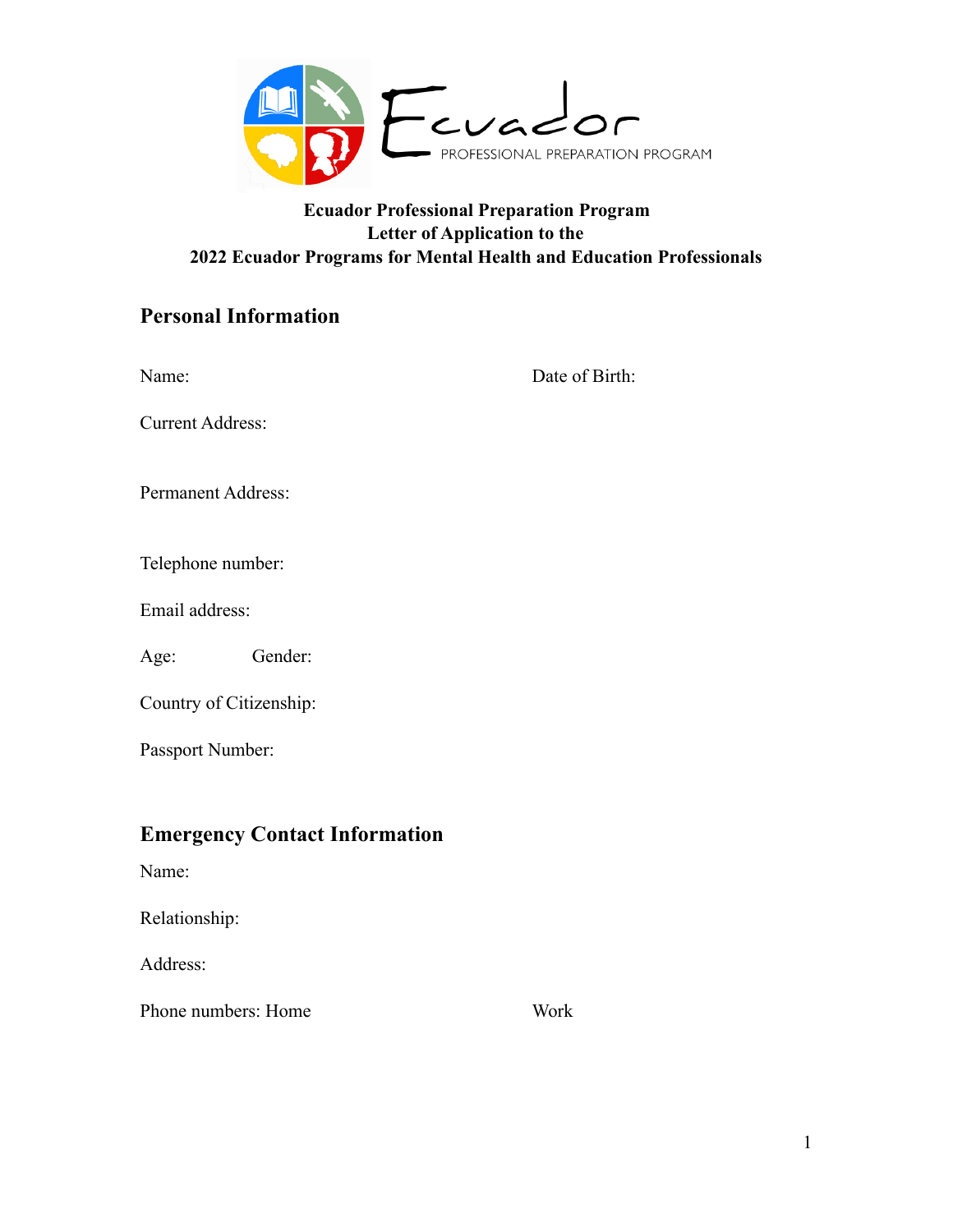

# **Degree Program**

University: Address: Program Director: Program Director Email Address: Have you discussed your participation in EPPP with your program director? Yes No Has your program director endorsed your participation in the EPPP? Yes No Degree program: Master's degree \_\_ Specialist degree \_\_ Doctoral degree Area of Psychology: \_\_\_\_\_ School \_\_\_\_\_ Clinical \_\_\_\_\_ Counseling Specific areas of interest/research within your field: Expected date of degree completion:

# **Employer Information:**

Employer:

Position:

Immediate Director/Supervisor: Director/Supervisor Email:

Have you discussed your participation in EPPP with your supervisor/director? Yes No

Has your supervisor/director endorsed your participation in the EPPP? Yes No

# **Health Information**

Allergies: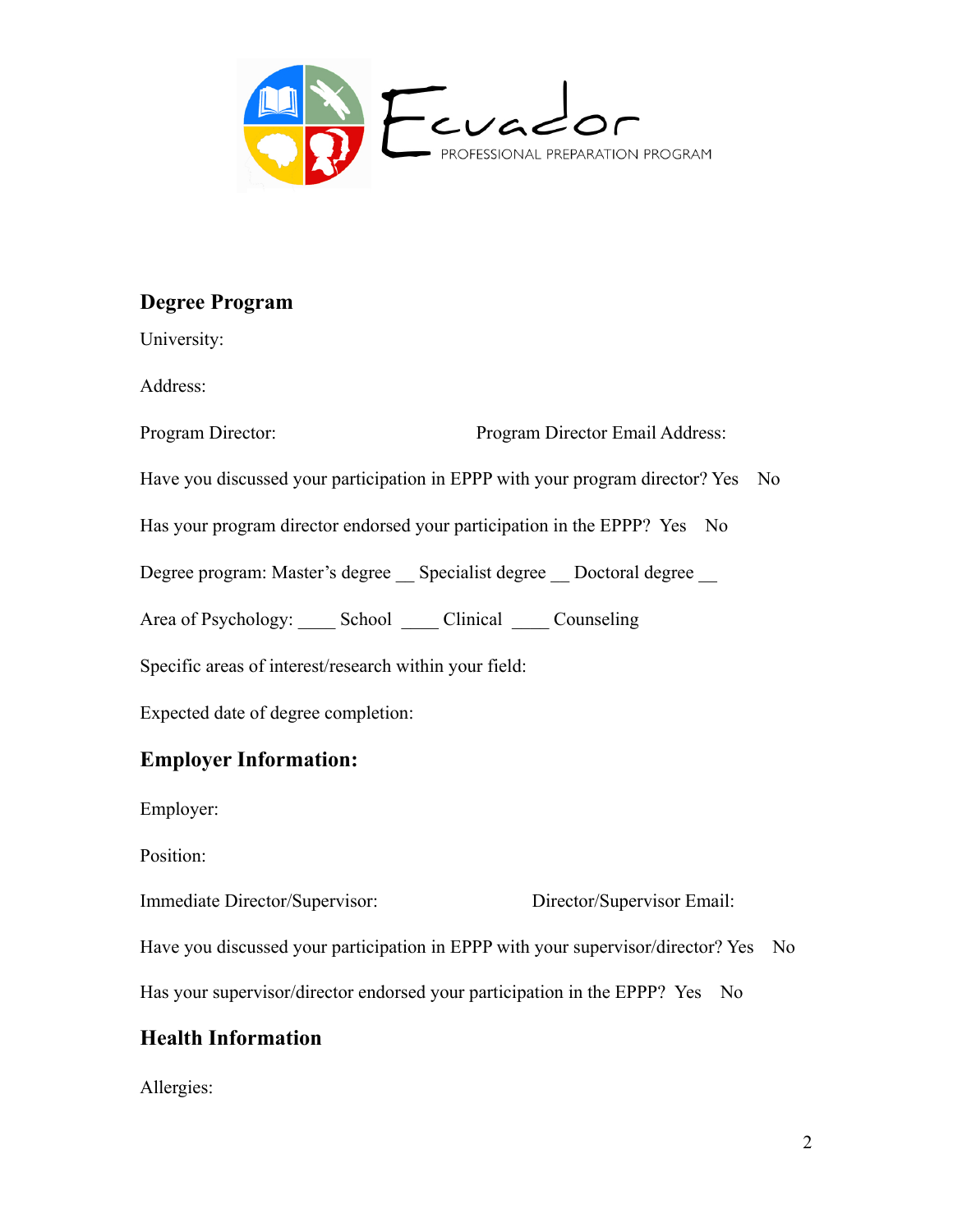

Dietary restrictions:

Chronic medical conditions:

Other health-related information:

## **Spanish Proficiency**

Please describe your experiences using the Spanish language (years studied, etc):

Please describe any other languages in which you are proficient and your level of proficiency:

Please estimate your current Spanish language proficiency in the following areas and describe your level of independent comfort in each area:

\*note: information provided will be used to determine your instructional level

| Listening Comprehension: none little<br>Comfort Level: |      |        | some | adequate |
|--------------------------------------------------------|------|--------|------|----------|
| Speaking:<br>Comfort Level:                            | none | little | some | adequate |
| Reading:<br>Comfort Level:                             | none | little | some | adequate |
| Writing:<br>Comfort Level:                             | none | little | some | adequate |

## **Programs:**

*Please select the program for which you are applying.* 

EcuadorPPP (2.5 Week ) Cultural Boost Immersion Experience

EcuadorPPP (1.5 -Week) Cultural Shot Immersion Experience

Ecuador PPP (1-Week) Independent Study Cultural Appreciation Experience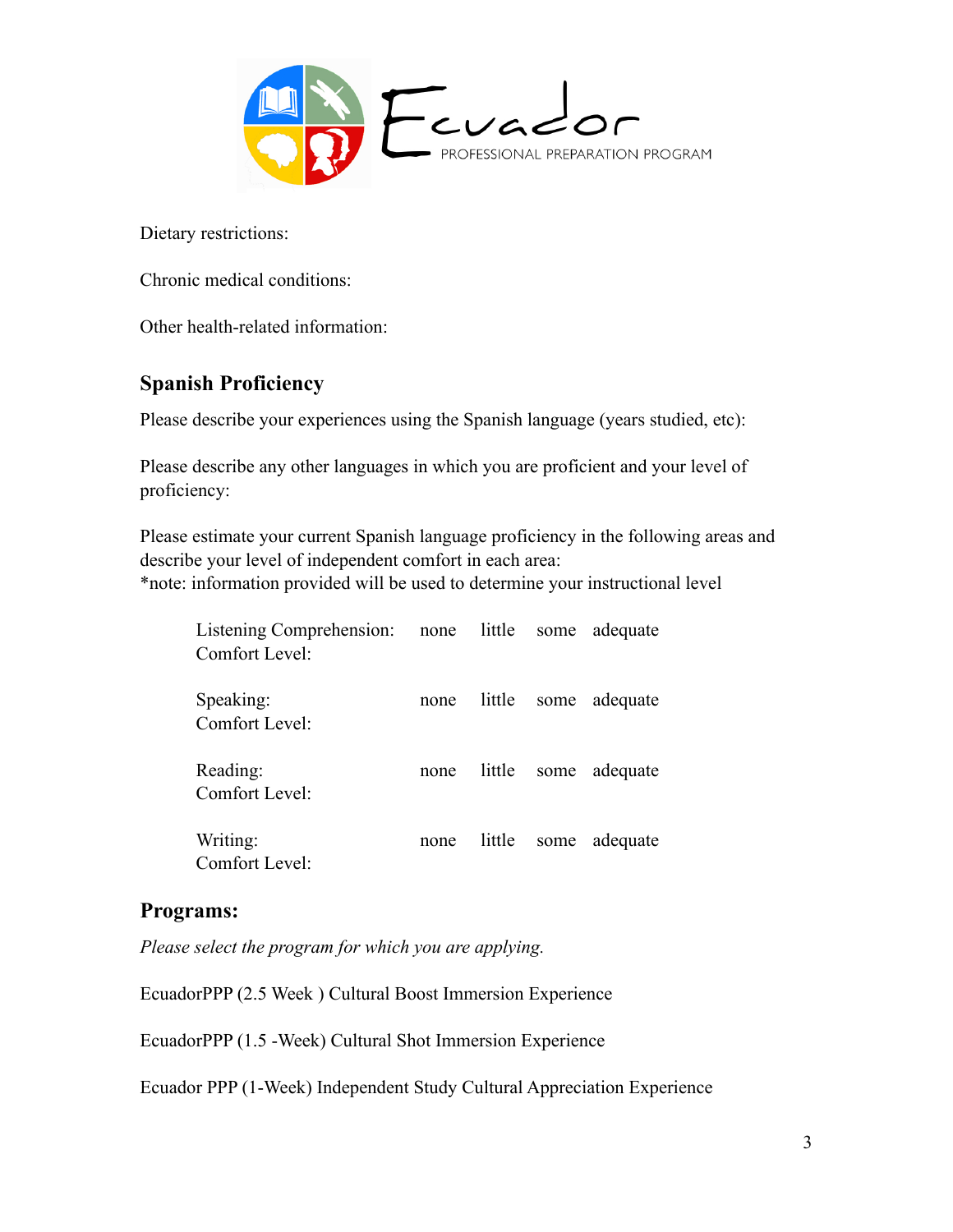

# **Application essays**

*If you feel comfortable doing so, please write these essays in Spanish. Essay 3 is optional.* 

- 1. Please provide a brief autobiographical statement. Answer this question as if someone had asked you "tell me something about yourself." (Maximum 500 words)
- 2. Please describe your professional goals and how participation in this program will assist you in reaching them. (Maximum 300 words)
- 3. If you would like to be considered for the Dr. Tom Oakland Scholarship, please describe what impact you have already had on culturally and linguistically populations in your field. (Maximum 300 words)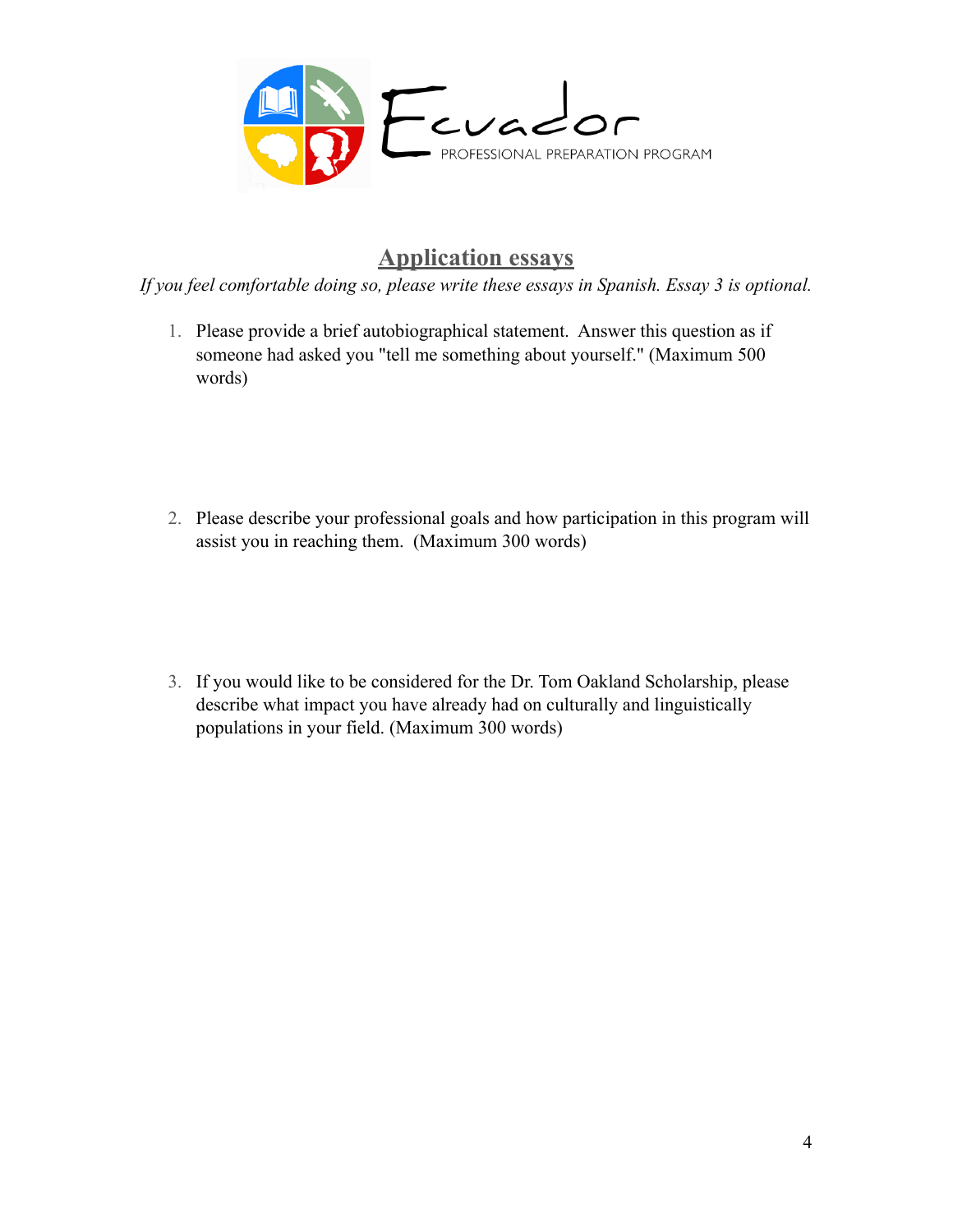

## BEFORE YOU SUBMIT YOUR APPLICATION

- Please attach a copy of your vitae or resume
- Please be certain contact information for references on your vitae or resume is updated
- Please send your graduate school transcripts (unofficial accepted) electronically
- **Please clearly indicate to which program you are applying**

### **Phone Interview**

Approved applicants will be contacted for a phone interview following the application deadline.

### **Applicant's Signature**

I hereby request to be considered for participation in the 2022 Ecuadorian Professional Preparation Program. I certify that the information provided above is accurate and complete. I also certify that I have received, read, understand, the document entitled General Description of the 2022 Ecuador Professional Preparation Program.

Signature of Applicant the Date and Date and Date and Date and Date and Date and Date and Date and Date and Date and Date and Date and Date and Date and Date and Date and Date and Date and Date and Date and Date and Date a

**This electronically signed Letter of Application, Unofficial graduate transcripts, and the three-signed forms included in Terms and Conditions of Participation in the Ecuadorian Professional Preparation Program no later than May 1, 2022.** 

**Applicants will need to submit full program payment no later June 1, 2022.** 

### **Program Fees**

*2.5 Week Immersion Experience* \$2395 for U.S. citizens; \$2495 for non-U.S. citizens *1.5 Week Cultural Boost* \$1750 for U.S. citizens; \$1850 for non-U.S. citizens *One-Week Cultural Shot* \$825 for U.S. citizens; \$925 for non-U.S. citizens

**Applicants will need to submit full program payment no later June 1, 2022.**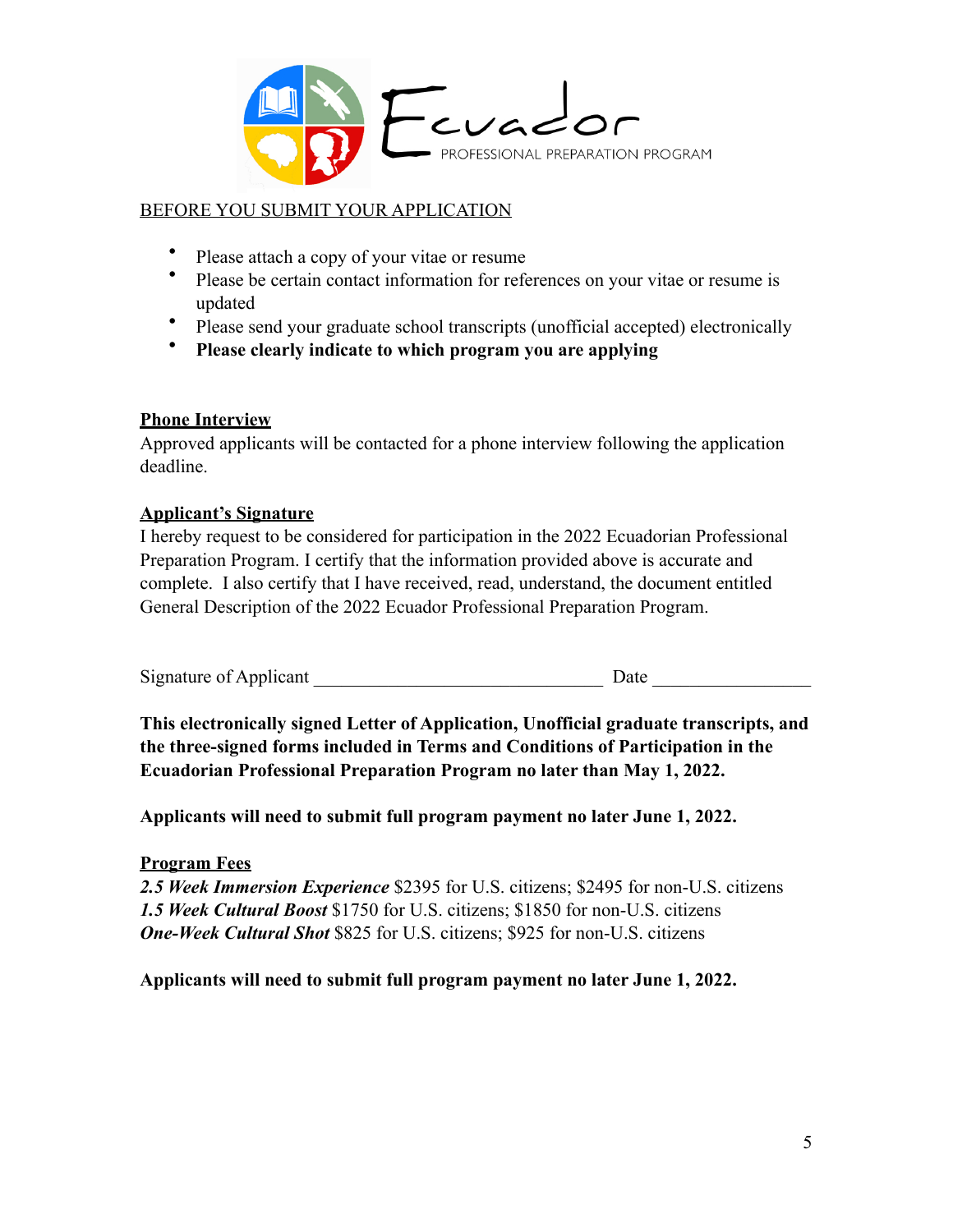

#### **Terms and Conditions of Participation in the Ecuadorian Professional Preparation Programs**  *2.5 Week Cultural Boost-Immersion Experience (July 8-July 24, 2022 ) 1.5 Week Cultural Shot-Immersion Experience (July 14- July 24, 2022) 1Week Cultural Appreciation-Independent Study-Immersion Experience (Offered Year Round)*

Please read carefully the information contained on this page. When you have read the terms and conditions for participation, please sign and date the documents so that your application may be processed.

**1. Fees and Payments**: I agree to abide by the conditions and deadlines for payment of fees as stated on the General Description of the Ecuador Professional Preparation Programs: 2.5 Week-Cultural Boost- Immersion Experience July 8 through July 24, 2022/ 1.5 Week Cultural Shot Immersion Experience July 14 through July 24, 2022/ 1-Week Cultural Appreciation Immersion Experience (Offered Year Round) (hereafter referred to as said Programs). I understand that failure to comply with deadlines and submit my payment in full by June 1, 2022 will result in my forfeiting my participation in the Program.

**2. Withdrawal from the Program**: I understand that if I am admitted to participate in this Program and then subsequently choose to withdraw, I must notify the Program officials in writing as soon as possible. I understand that I will forfeit a minimum of 55% of program fees if my withdrawal is within 30 days of my program start date and I will not receive a refund after I arrive in Ecuador.

**3. Program Cancellation and Modification**: I understand that the Programs may be canceled anytime before it has started. If cancelled, I understand I will receive a full refund. I also understand that Programs' officials reserve the right to make program changes, modifications, or substitutions in case of changes at the host site locations or in the interest of the Programs and its participants.

**4. Insurance: 2.5 Week Cultural Boost-Immersion Experience Participants-** I understand the insurance begins upon disembarking from the plane after landing in Ecuador not earlier than July 8, 2022 and remains in force until boarding the plane leaving Ecuador on July 24, 2022 or sooner. The policy covers permanent incapacity, accidental death, repatriation of remains, acute illness (but not chronic illnesses), and emergency medical expenses resulting from accidents. The minimum deductible is \$250, with the payment to be made by the participant. Coverage details are subject to change. Participants will be provided with detailed plan information upon arriving to Ecuador. **1.5 Week Cultural Shot Immersion Experience Participants-** I understand the insurance begins upon disembarking from the plane after landing in Ecuador not earlier than July 14, 2022 and remains in force until boarding the plane leaving Ecuador on July 24, 2022 or sooner. The policy covers permanent incapacity, accidental death, repatriation of remains, acute illness (but not chronic illnesses), and emergency medical expenses resulting from accidents. The minimum deductible is \$250, with the payment to be made by the participant. Coverage details are subject to change. Participants will be provided with detailed plan information upon arriving to Ecuador. **1 Week Cultural Appreciation-Independent Study-Immersion Experience Participants-** I understand the insurance begins upon disembarking from the plane after landing in Ecuador not earlier than and remains in force until boarding the plane leaving Ecuador on or sooner. The policy covers permanent incapacity, accidental death, repatriation of remains, acute illness (but not chronic illnesses), and emergency medical expenses resulting from accidents. The minimum deductible is \$250, with the payment to be made by the participant. Coverage details are subject to change. Participants will be provided with detailed plan information upon arriving to Ecuador.

**5. Code of Participant Conduct**: While in Ecuador, I recognize that I am responsible for complying with all conduct regulations of the home in which I will be staying and of the institutions in which I will be working and learning. I understand that I am subject to the laws and regulations of Ecuador and its institutions. I will refrain from using drugs, abusing alcohol, and will avoid areas that may invite personal harm (e.g., bars, night clubs, etc.).

I have read, understand, and agree to the terms and conditions of participation in the Ecuador Professional Preparation Programs.

| Print Applicant's name |  |
|------------------------|--|
|                        |  |

| Applicant's Signature: | Date: |
|------------------------|-------|
|                        |       |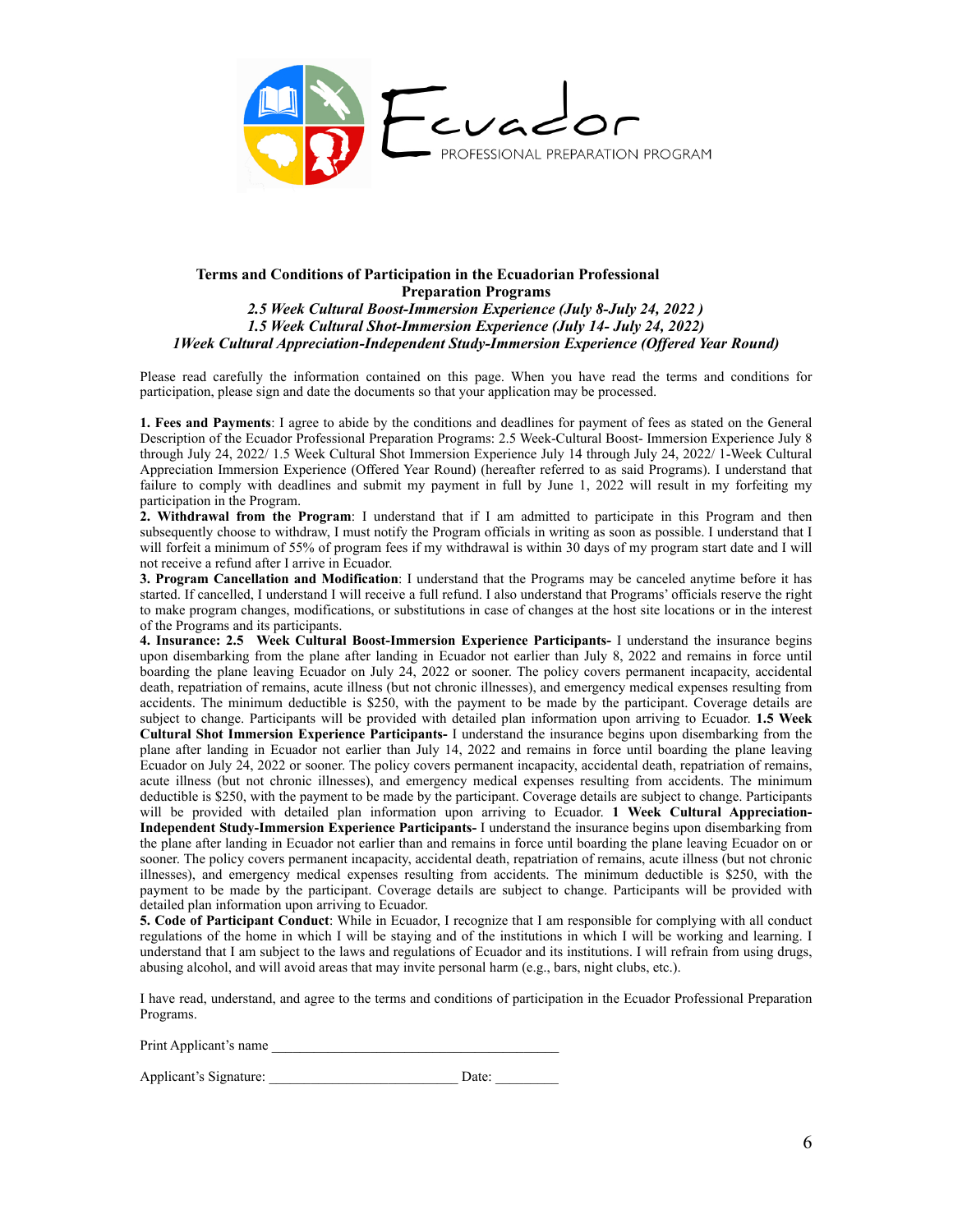

#### Policy Statement on Alcohol and Other Drugs

The Ecuador Professional Preparation Program is committed to providing an environment free of the abuse of alcohol and illegal use of alcohol and other drugs. To enhance this commitment, the Program has adopted and implemented programs that seek to prevent the illicit use of drugs and the abuse of alcohol by Program participants.

#### **STANDARD OF CONDUCT**

The unlawful manufacture, distribution, dispensation, possession, or use of a controlled substance or the unlawful possessions and use of alcohol and controlled drugs are harmful and prohibited during your participation in this Program. The use of alcoholic beverages and controlled drugs by Program participants is at all times subject to the alcoholic beverage laws of Ecuador. Violation of the policies and laws described above by a participant constitutes grounds for disciplinary action up to and including Program termination. I also recognize that Ecuadorian authorities may file criminal charges against me.

#### **STUDY ABROAD STANDARDS**

I recognize many countries have differing laws and regulations regarding alcohol and drug use. I recognize that I will be expected at a minimum to abide by standards of conduct that prevail in Ecuador and to adhere to all federal, regional, and local laws within Ecuador. I also recognize that Ecuador may have stricter and more severe penalties associated with the enforcement of their laws over which neither this Program nor US agencies have any influence. Participants who are found to be disruptive due to abuse of alcohol and drug use or who are adjudicated within Ecuador for having violated local regulations/laws will be dismissed immediately from this Program.

Applicant's name (printed)

Applicant's Signature: <br>
Date: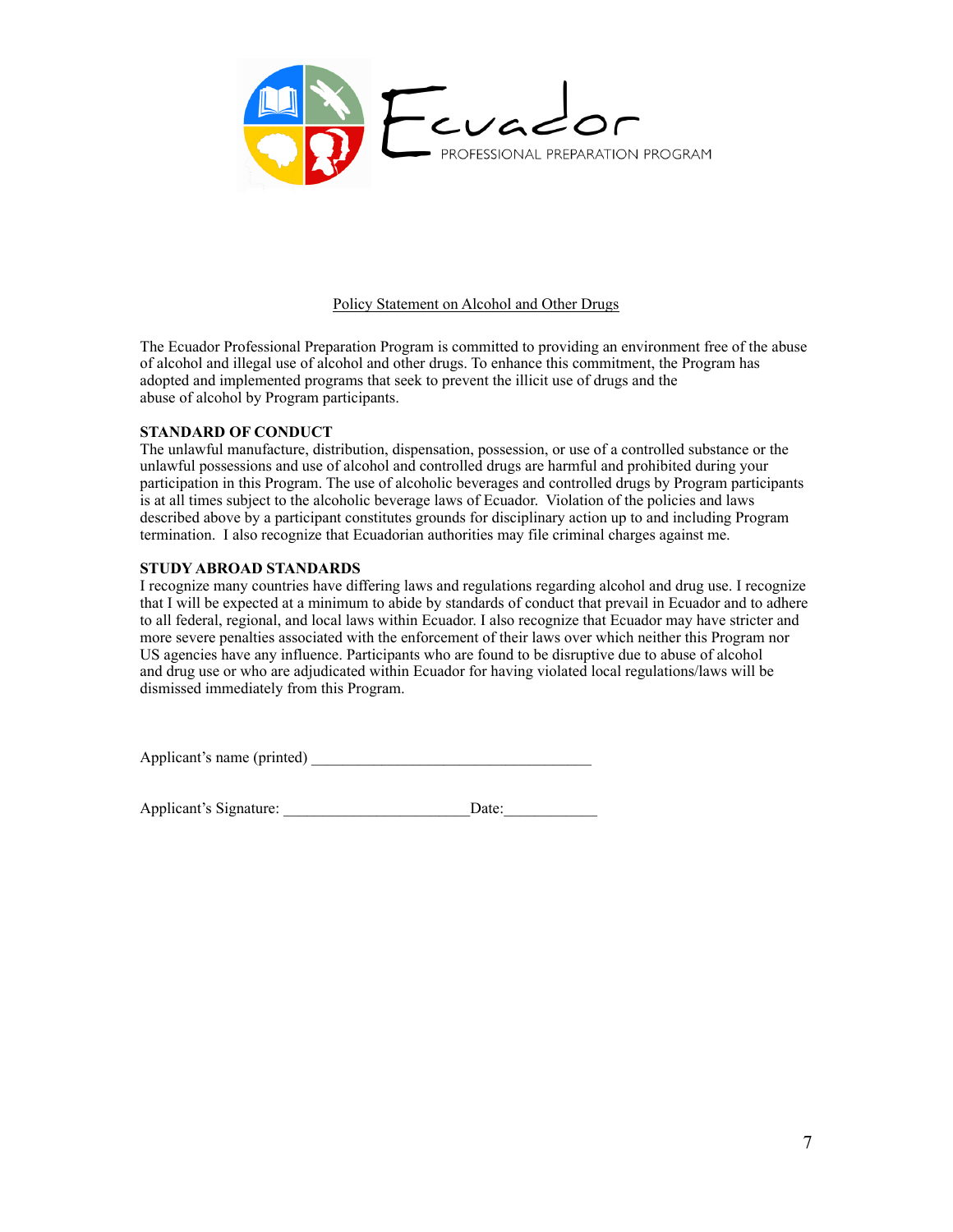

#### **Release, Indemnification, Waiver, and Hold Harmless Agreement**

In consideration for being allowed to participate in the Ecuador Professional Preparation Program, I hereby RELEASE and DISCHARGE the Program, its employees, agents, and assigns (RELEASEES) from any and all liability arising out of any loss, damage, or injury, including death, that may be sustained by me, or to any property belonging to me, or both, including but not limited to any claims, demands, actions, causes of action, judgments, damages, expenses and costs, including attorneys' fees, which arise out of, result from, occur during, or are connected in any manner with my participation in said Program or any related travel or activities, including such loss, damage, injury or death that may result from RELEASEES' own negligence. I further WAIVE any right I might otherwise have and COVENANT NOT TO SUE said RELEASEES in connection with any such liability.

I am fully aware of risks and hazards connected with participation in such Program and related activities, including but not limited to exposure to infection and infectious diseases, rebellion, political unrest, internal turmoil, traffic accidents, and crime that could result in serious or mortal illness, injuries, and/or property damage. I am fully aware that there may be risks and hazards unknown to me connected with participating in said Program. I hereby voluntarily elect to participate in such Program and related activities, knowing that conditions may be hazardous or dangerous to me and my property. I also am aware that there are additional hazards attendant to traveling in foreign countries, including but not limited to problems that may arise because I may not be a citizen of the countries and areas being visited, because I may not be fully conversant with the language spoken in and cultural practices of those countries and areas being visited, because I will be subject to the laws or regulations of the country visited, and because of the worldwide potential danger of terrorist attacks.

I am fully aware that the Ecuador Professional Preparation Program can be physically and mentally rigorous, and the possibility of illness, accident or death always is a concern. Furthermore, I am aware that the Ecuador Professional Preparation Program strongly recommends that I receive assurances from a physician regarding the rigors of travel as they relate to any special conditions and/or needs I may have, including but not limited to obtaining recommended vaccinations. I understand that the Program does not routinely employ health professionals, and I recognize that it is my responsibility, and not the responsibility of RELEASEES, to secure any physical or mental health support I may require while abroad. I am fully aware that most health insurance coverage provides very limited coverage abroad and does not provide for direct payment for medical services abroad and that I likely will have to make payments and file a claim with my insurer. Furthermore, I recognize that it is my responsibility, and not the responsibility of RELEASEES, to understand the limits of my major medical health insurance coverage and to ensure that my policy provides sufficient coverage for my needs and is effective during the entire period of my stay abroad and participation in the Program.

I further hereby AGREE TO INDEMNIFY, DEFEND AND SAVE AND HOLD HARMLESS the RELEASEES and each of them, from any loss, liability, damage or costs, including court costs and attorneys' fees, they may incur as a result of any claims, demands, actions, causes of action, damages, or judgments which arise out of, occur during, or are in any way connected with my participation in the Program or any related travel or activities. In signing this release I ACKNOWLEDGE and REPRESENT that (please initial each of the following):

\_\_\_\_ I have read the foregoing release, understand it, and sign it voluntarily as my own free act and deed

No oral representations, statements or inducements, apart from the foregoing written agreement, have been made